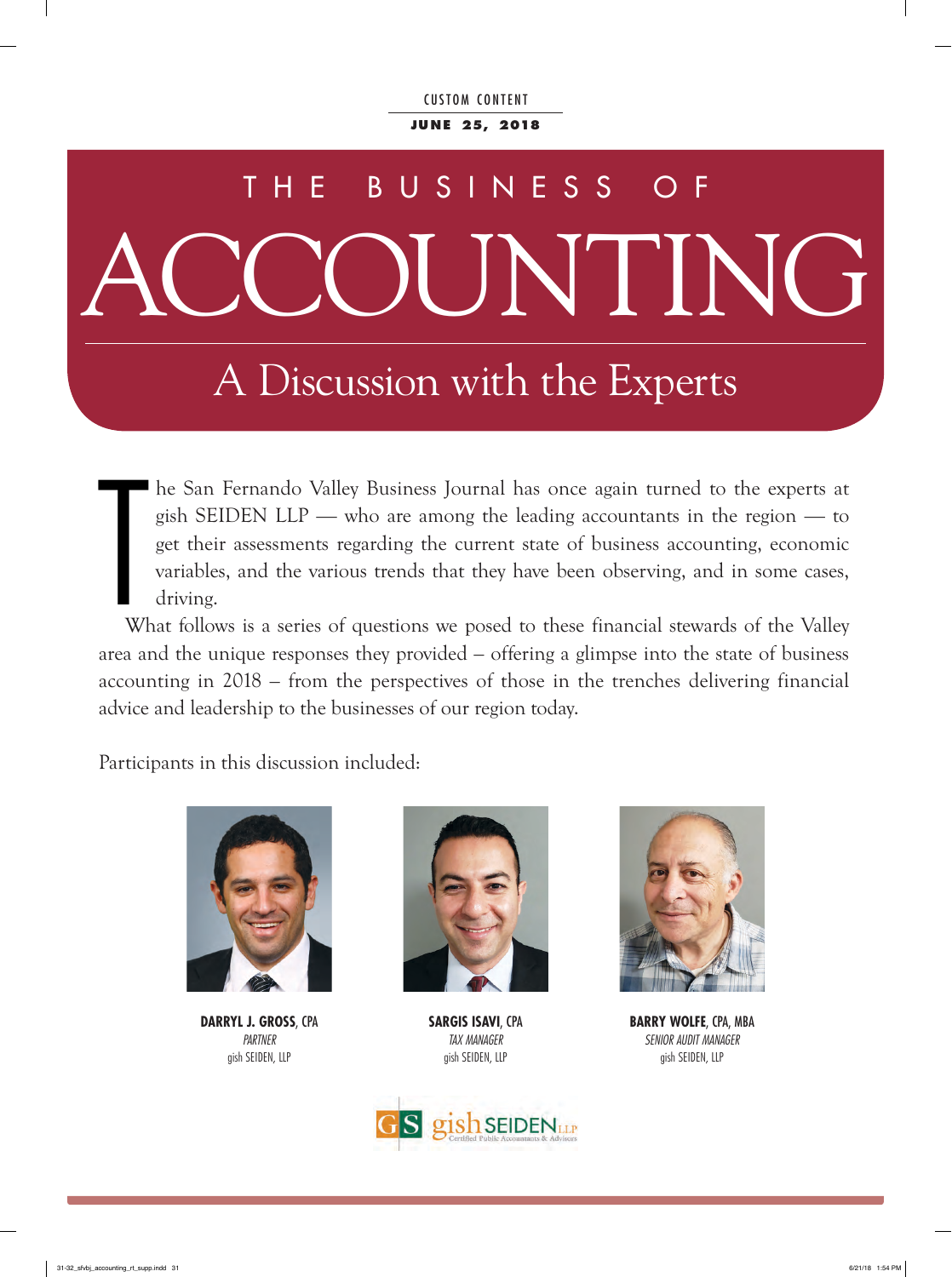#### ACCOUNTING ROUNDTABLE

'Companies need not be so internally focused and react to changes in their business environment. Changes are presently so rapid that a proactive approach is needed for longterm planning and survival.' BARRY WOLFE







'Arguably the biggest change in the tax law for California residents is a new cap on the state and local tax deduction, also known as SALT, which has been claimed by about 35% of California taxpayers. The deduction allows filers who itemize to write off their local property taxes and state or local income or sales tax, but that deduction is now capped at \$10,000 under the reform law.' DARRYL J. GROSS

◆ Are there any new accounting pronouncements that **will greatly affect future financial statements?** 

**WOLFE:** Yes, the new lease pronouncement, which will be effective for private companies beginning in the year 2020, will put operating leases (i.e. facility rent, autos) on the books as loans. Those that have loan agreements may put the company out of compliance with their covenants. It will be important to educate both the owner and their lender so they can rewrite the loan agreements as to not be impacted by this change in accounting method.

#### u **What are some of the biggest mistakes companies make when it comes to managing their finances?**

**WOLFE:** Commonly, companies have a mismatch of their finances relative to their assets and operations. For example, companies often borrow on a term-loan which reduces their working capital as they repay the loan which can stifle cash flow. A better alternative would be to finance a portion of their assets with a term-loan and finance their working capital needs with revolving lines of credit. Your CPA can help you by identifying the optimal financial structure, as well as assisting you in developing a presentation to bank and non-bank lenders.

#### u **What's the biggest piece of advice you give your clients when it comes to planning?**

**WOLFE:** Companies need not be so internally focused and react to changes in their business environment. Changes are presently so rapid that a proactive approach is needed for longterm planning and survival. Owners should look to both inside and outside resources to monitor changes in their industry and business environment. For example, a company could put together a committee of internal innovators charged with staying abreast of changes as well as identifying opportunities that they can take advantage of as a result of the rapidly shifting environment.

#### u **Why is estate planning important?**

**ISAVI:** It is important because without proactive planning, state laws will determine how your assets are transferred, to whom they pass, and when they pass. This can lead to undesired results and is perhaps the costliest way to leave assets to loved ones, even if those assets are small.

#### u **What are some of the benefits that a well-structured estate plan provides?**

**ISAVI:** A well-structured estate plan gives you peace of mind by naming a guardian for your minor children, appointing trusted people to manage your affairs, keeping your affairs private, building a legacy to pass on to your loved ones, choosing who will make emergency health care decisions for yourself and loved ones in the event you are unable to do so.

◆ How does estate planning help save money or **protect assets?** 

**ISAVI:** Estate planning helps to avoid delays and expenses related to probate, prevent costly will contests and disputes, protect your children's inheritance if your surviving spouse remarries, protect assets passed to your children from lawsuits and divorce, minimize possible Federal and state taxes at your death, optimize consistency with current laws (which have changed dramatically).

#### u **What are some of the important tax reform changes for 2018?**

**GROSS:** For starters, one of the most important tax reform changes are the reduced individual rates. The tax law kept the existing seven income brackets, but it changed the income levels and reduced most of the individual tax rates. The top rate dropped from 39.6% to 37% under the new Federal law and it starts at \$500,000 in taxable income for single taxpayers rather than \$418,401. The bottom rates are 10% for single taxpayers with incomes below \$9,525 and couples below \$19,500; 12% for single taxpayers earning between \$9,526 and \$38,700 and couples earning between \$19,500 and \$77,400; and 22% for single taxpayers earning between \$38,701 and \$82,500 and couples earning between \$77,401 and \$165,000.

#### u **What about deductions?**

**GROSS:** The standard deduction went up from \$6,350 to \$12,000 for single taxpayers and from \$12,000 to \$24,000 for couples. The change means that couples with taxable income of less than \$24,000 will essentially pay no Federal income tax. Currently about 34% of California's taxpayers claim the standard deduction. The personal exemption of \$4,050 per person that filers could claim in prior years has been eliminated, but the child tax credit doubled from \$1,000 to \$2,000, and as much as \$1,400 of that credit may be refundable. The law also created a new credit for families caring for an elderly relative and those with adult dependents enrolled in college.

#### u **What happened to the state and local taxes deduction?**

**GROSS:** Arguably the biggest change in the tax law for California residents is a new cap on the state and local tax deduction, also known as SALT, which has been claimed by about 35% of California taxpayers. The deduction allows filers who itemize to write off their local property taxes and state or local income or sales tax, but that deduction is now capped at \$10,000 under the reform law.

#### ◆ What else changed?

**GROSS:** Taxpayers will now only be able to deduct the interest they pay on their mortgages for up to \$750,000 in new mortgage debt. Married couples filing taxes separately can deduct interest on up to \$375,000 in new mortgage debt. This is a decrease of the former limit of \$1 million for single filers and married couples filing jointly, and \$500,000 for married couples filing separately. Mortgages that were either under contract or in place before December 16, 2017 are grandfathered

'A well-structured estate plan gives you peace of mind by naming a guardian for your minor children, appointing trusted people to manage your affairs, keeping your affairs private, building a legacy to pass on to your loved ones, choosing who will make emergency health care decisions for yourself and loved ones in the event you are unable to do so.' SARGIS ISAVI

in at the original \$1 million limit for single filers and married couples filing jointly, and \$500,000 for married couples filing separately.

#### u **Where there changes for businesses?**

**GROSS:** The Federal corporate tax rate took a big dive from 35% to 21% under the new law. Also, the reform established a brand-new tax deduction for owners of pass-through businesses. Pass-through owners who qualify can deduct up to 20% of their net business income from their taxable income, reducing their effective income tax rate by 20%.

#### u **Are all those changes permanent?**

**GROSS:** Several of the lower individual rates, enhanced child tax credits and business provisions are due to sunset after 2025.

#### *About Darryl J. Gross, CPA*

*As a Partner at gish SEIDEN, Darryl Gross concentrates on tax planning and business advisory services for small to mid-size businesses, as well as successful individuals and families. Darryl works closely with his clients to develop tax-efficient strategies to grow their businesses. With over 12 years of experience in both public and private accounting, Darryl continues to expand his knowledge of tax planning and business consulting into a variety of industries. Darryl has a concentration of clients in the auto dealership, manufacturing and restaurant industries. Darryl's commitment and dedication are valuable assets to gish SEIDEN's business practices. His outgoing personality allows him to bring a personable and memorable experience to his clientele.*

#### *About Barry Wolfe, CPA, MBA*

*Senior Audit Manager Barry Wolfe has significant work experience in public accounting and consulting and as an entrepreneur. He specializes in identifying and solving problems, developing strategic plans, and assessing and valuing businesses for financing, purchase or sale. Client industries include commercial finance companies, banking, manufacturing, distribution, business services, energy and commercial real estate. Barry has applied financial principles in four arenas, accounting, business valuation, mergers & acquisitions and credit underwriting. Having credentials in both accounting and finance allows him to uniquely combine the healthy skepticism of an auditor and the financial analytics of a finance professional, when analyzing a business.*

#### *About Sargis Isavi, CPA*

*As a Tax Manager at gish SEIDEN, Sargis Isavi provides consulting and advisory services to growing and successful small to mid-size businesses and their owners. Services consist of income tax preparation and planning for all types of businesses and individuals, estate and trust tax preparation and planning, IRS and state audit representation, and compliance reporting. With over 16 years of experience in public accounting, Sargis has gained experience from working for a small boutique-style CPA firm to mid-sized firms and developed unique abilities to offer clients personalized quality tax services for all types of business entities, personal, fiduciary, gift, and estate tax returns. Sargis is a member of AICPA, CalCPA, and San Fernando Valley Estate Planning Council.*